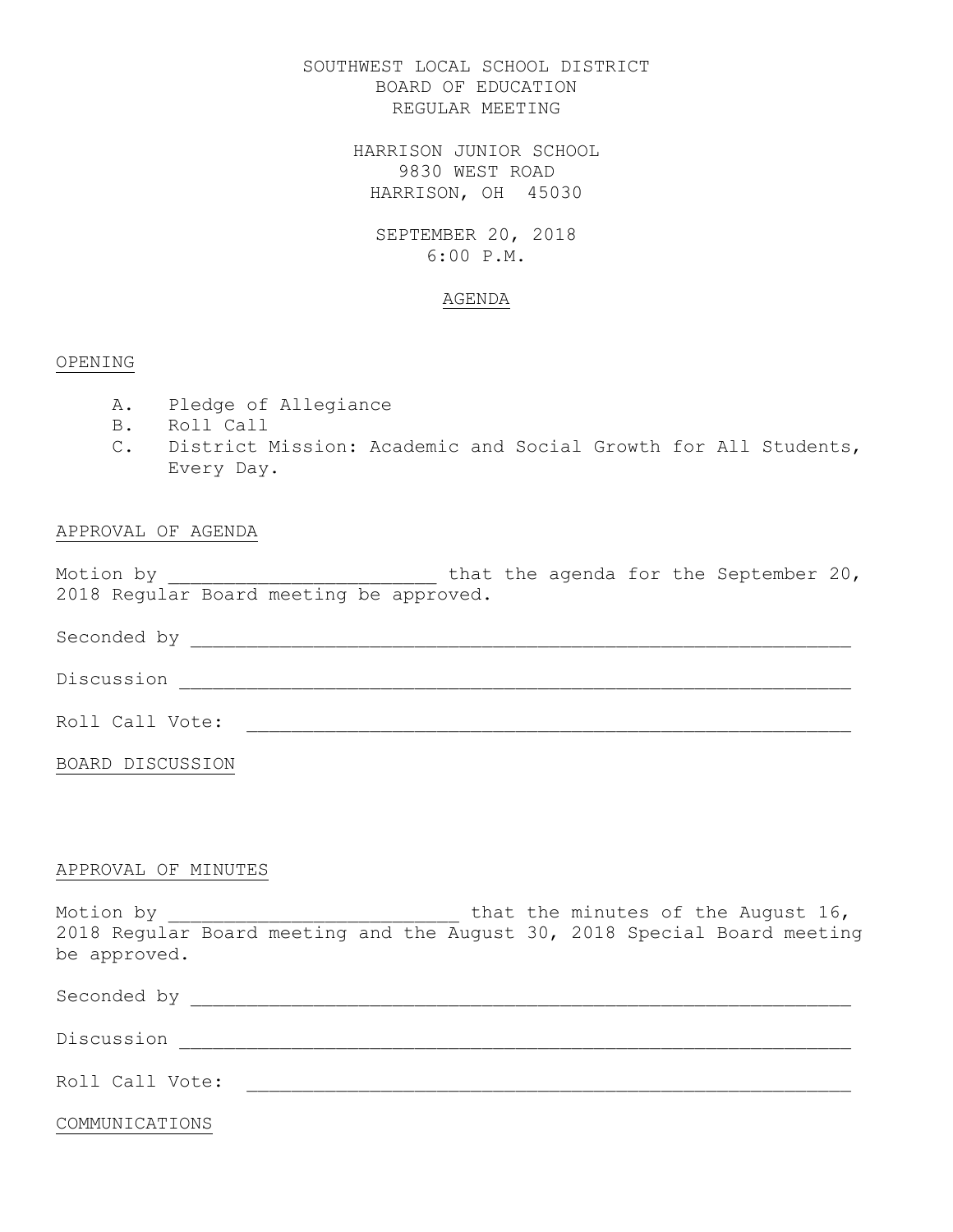Page 2 Board Agenda 9/20/2018

# GENERAL PUBLIC – Agenda Items Only

# **CURRICULUM**

| <b>1.</b> |  | Business Advisory Council Policy |  |  |
|-----------|--|----------------------------------|--|--|
|-----------|--|----------------------------------|--|--|

We recommend that the Board approve the Business Advisory Council Plan Policy.

|                | Roll Call Vote:                                                                                                                                                                                                                         | <u> 1919 - 1929 - 1929 - 1929 - 1929 - 1929 - 1939 - 1939 - 1939 - 1930 - 1930 - 1930 - 1930 - 1930 - 1930 - 19</u> |
|----------------|-----------------------------------------------------------------------------------------------------------------------------------------------------------------------------------------------------------------------------------------|---------------------------------------------------------------------------------------------------------------------|
|                | 2. Business Advisory Council Plan                                                                                                                                                                                                       |                                                                                                                     |
|                |                                                                                                                                                                                                                                         | We recommend that the Board approve the Business Advisory Council Plan.                                             |
|                |                                                                                                                                                                                                                                         |                                                                                                                     |
|                |                                                                                                                                                                                                                                         |                                                                                                                     |
|                | Roll Call Vote:                                                                                                                                                                                                                         |                                                                                                                     |
|                |                                                                                                                                                                                                                                         |                                                                                                                     |
|                | SUPERINTENDENT'S REPORT                                                                                                                                                                                                                 |                                                                                                                     |
|                | 1. Personnel                                                                                                                                                                                                                            |                                                                                                                     |
|                | We recommend that the following personnel items be approved:                                                                                                                                                                            |                                                                                                                     |
| $a_{\bullet}$  | 2018-2019 Contracts<br>Nina Quinlivan - Piano Accompanist<br>Kathryn Elliott - Piano Accompanist                                                                                                                                        |                                                                                                                     |
| b.             | 2018-2019 Resignations<br>Angela Knoop - SLP $(2 \text{ days/wk})$ - eff. $8/17/18$                                                                                                                                                     |                                                                                                                     |
| $\mathsf{C}$ . | 2018-2019 Supplementals<br>Eric Meyer - HS 9th Grade Co-Advisor<br>Michael Aldrich - HS 11 <sup>th</sup> Grade Co-Advisor<br>Staci Potts-Kovacs - HS Fall Musical Choreographer<br>Staci Potts-Kovacs - HS Spring Musical Choreographer |                                                                                                                     |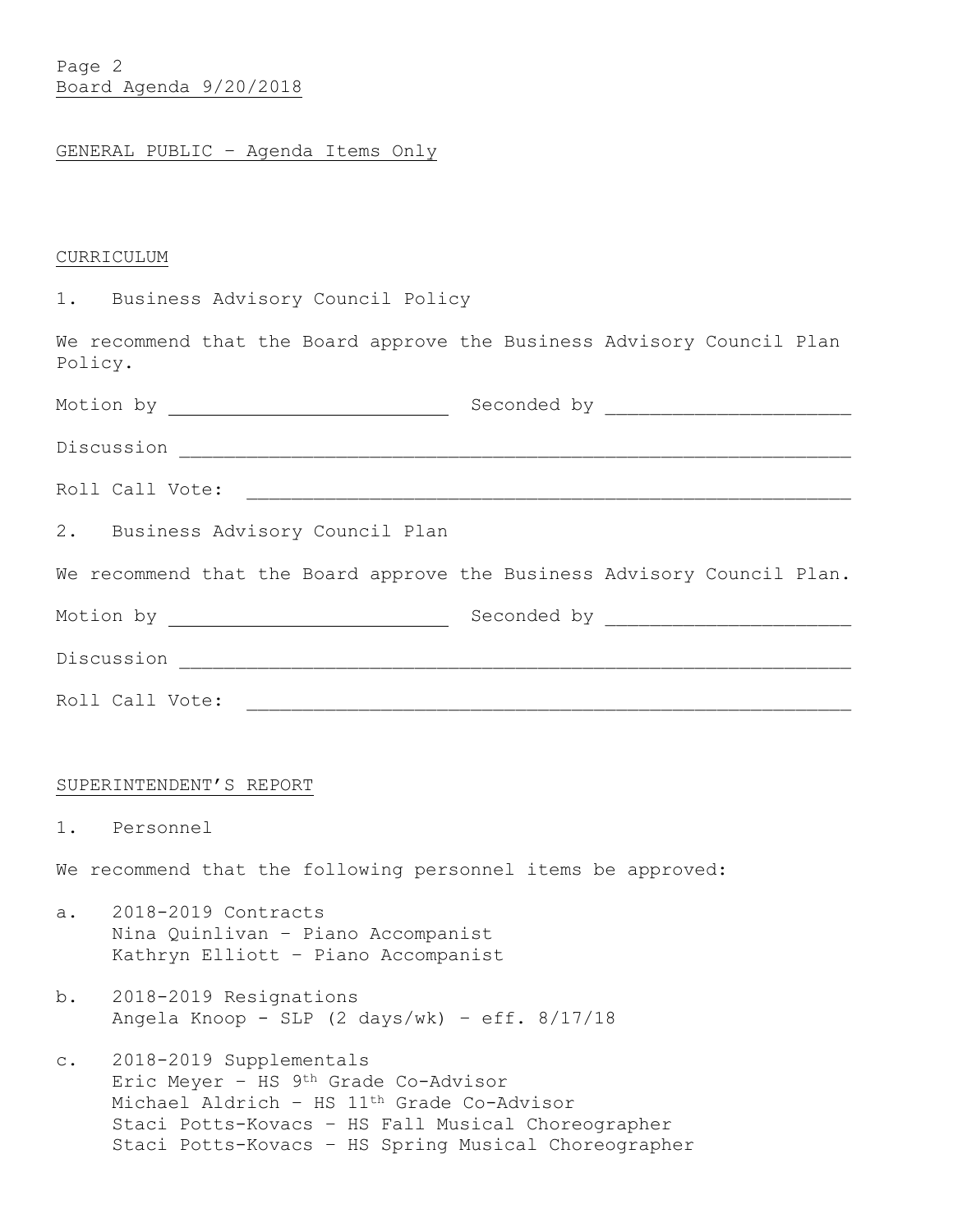| Page 3 | Board Agenda 9/20/2018<br>SUPERINTENDENT'S REPORT (cont.)                                                                                                                                                                                                                                                    |                                                                         |  |  |  |
|--------|--------------------------------------------------------------------------------------------------------------------------------------------------------------------------------------------------------------------------------------------------------------------------------------------------------------|-------------------------------------------------------------------------|--|--|--|
|        | Lauren Neeley - HS Fall Musical Vocal Director<br>Lauren Neeley - HS Spring Musical Vocal Director                                                                                                                                                                                                           |                                                                         |  |  |  |
| d.     | 2018-2019 Supplemental Resignations<br>Thomas Pope - HS Robotics Club Advisor                                                                                                                                                                                                                                |                                                                         |  |  |  |
| e.     | 2018-2019 Event Managers (\$26.50/Hr.)<br>Chad Dennis Chris Baird<br>Marc Cron Kevin Curtis<br>Stuart Scrivner Dirk Dugan<br>Trevor Ward Barry Niemeyer                                                                                                                                                      |                                                                         |  |  |  |
| f.     | 2018-2019 Retirements<br>Lori Payne - eff. $6/1/19$<br>Lori McDonough - eff. $6/1/19$<br>Carol Wiwi - eff. $6/1/19$                                                                                                                                                                                          |                                                                         |  |  |  |
| q.     | 2018-2019 Supplemental Changes - From JS Team Leaders to:<br>Cindy Silber - JS Math Department Head<br>Lisa Willig - JS Social Studies Department Head<br>Brandon McBee - JS Science Department Head<br>Jaci Gill - JS Special Education Department Head<br>Daniel Rettig - JS Language Arts Department Head |                                                                         |  |  |  |
|        |                                                                                                                                                                                                                                                                                                              |                                                                         |  |  |  |
|        | Discussion                                                                                                                                                                                                                                                                                                   |                                                                         |  |  |  |
|        | Roll Call Vote:                                                                                                                                                                                                                                                                                              |                                                                         |  |  |  |
|        | 2. DECA New York Experience                                                                                                                                                                                                                                                                                  |                                                                         |  |  |  |
|        | New York City for the DECA New York Experience from 11/27/2018 -<br>$12/1/2018$ .                                                                                                                                                                                                                            | We recommend that the Board approve an overnight field trip for DECA to |  |  |  |
|        |                                                                                                                                                                                                                                                                                                              |                                                                         |  |  |  |
|        |                                                                                                                                                                                                                                                                                                              |                                                                         |  |  |  |
|        |                                                                                                                                                                                                                                                                                                              |                                                                         |  |  |  |
|        | 3. Contractual Agreement for HVAC Consultant                                                                                                                                                                                                                                                                 |                                                                         |  |  |  |

We recommend that the Board approve a Contractual Agreement between Butler County Educational Service Center and Southwest Local School District for a HVAC consultant. This agreement is in effect from 10/1/2018 through 6/30/2019.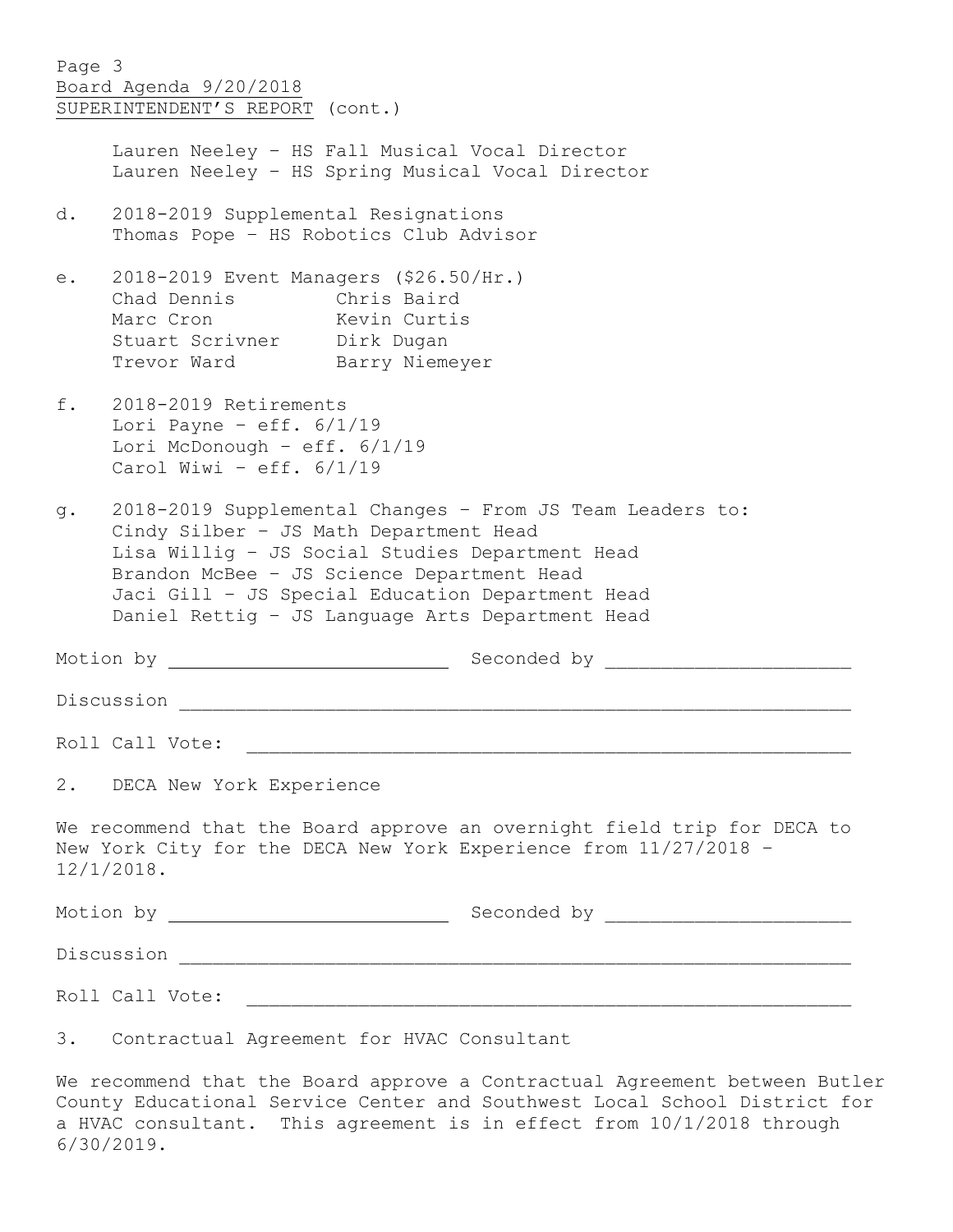| Page 4<br>Board Agenda 9/20/2018<br>SUPERINTENDENT'S REPORT (cont.)                                                                                                                                                                                                            |                                                                           |  |  |
|--------------------------------------------------------------------------------------------------------------------------------------------------------------------------------------------------------------------------------------------------------------------------------|---------------------------------------------------------------------------|--|--|
|                                                                                                                                                                                                                                                                                |                                                                           |  |  |
|                                                                                                                                                                                                                                                                                |                                                                           |  |  |
| Roll Call Vote:                                                                                                                                                                                                                                                                |                                                                           |  |  |
| 4. Memorandum of Understanding for School Program Services                                                                                                                                                                                                                     |                                                                           |  |  |
| the Butler County Educational Service Center and Southwest Local School<br>District to provide services through the Union Day/Therapeutic School.                                                                                                                              | We recommend that the Board approve a Memorandum of Understanding between |  |  |
|                                                                                                                                                                                                                                                                                |                                                                           |  |  |
|                                                                                                                                                                                                                                                                                |                                                                           |  |  |
|                                                                                                                                                                                                                                                                                |                                                                           |  |  |
| 5. Financial Agreement for Admission of Tuition Pupils                                                                                                                                                                                                                         |                                                                           |  |  |
| We recommend that the Board approve a contract between Southwest Local<br>School District and The Children's Home of Cincinnati, Ohio for the<br>admission of students to The Children's Home Upper and Lower School for<br>educational purposes for the 218-2019 school year. |                                                                           |  |  |
|                                                                                                                                                                                                                                                                                |                                                                           |  |  |
|                                                                                                                                                                                                                                                                                |                                                                           |  |  |
| Roll Call Vote:                                                                                                                                                                                                                                                                |                                                                           |  |  |
| 6. Harrison Jr. High School Washington, D.C. Trip                                                                                                                                                                                                                              |                                                                           |  |  |
| We recommend that the Board approve the Junior High School 8 <sup>th</sup> grade<br>Washington, D.C. Trip on November 7th - 10th, 2018.                                                                                                                                        |                                                                           |  |  |
|                                                                                                                                                                                                                                                                                |                                                                           |  |  |
|                                                                                                                                                                                                                                                                                |                                                                           |  |  |
|                                                                                                                                                                                                                                                                                |                                                                           |  |  |
| TREASURER'S REPORT                                                                                                                                                                                                                                                             |                                                                           |  |  |
| 1. Financial Results                                                                                                                                                                                                                                                           |                                                                           |  |  |

We recommend that the Board approve the Treasurer's Monthly Financial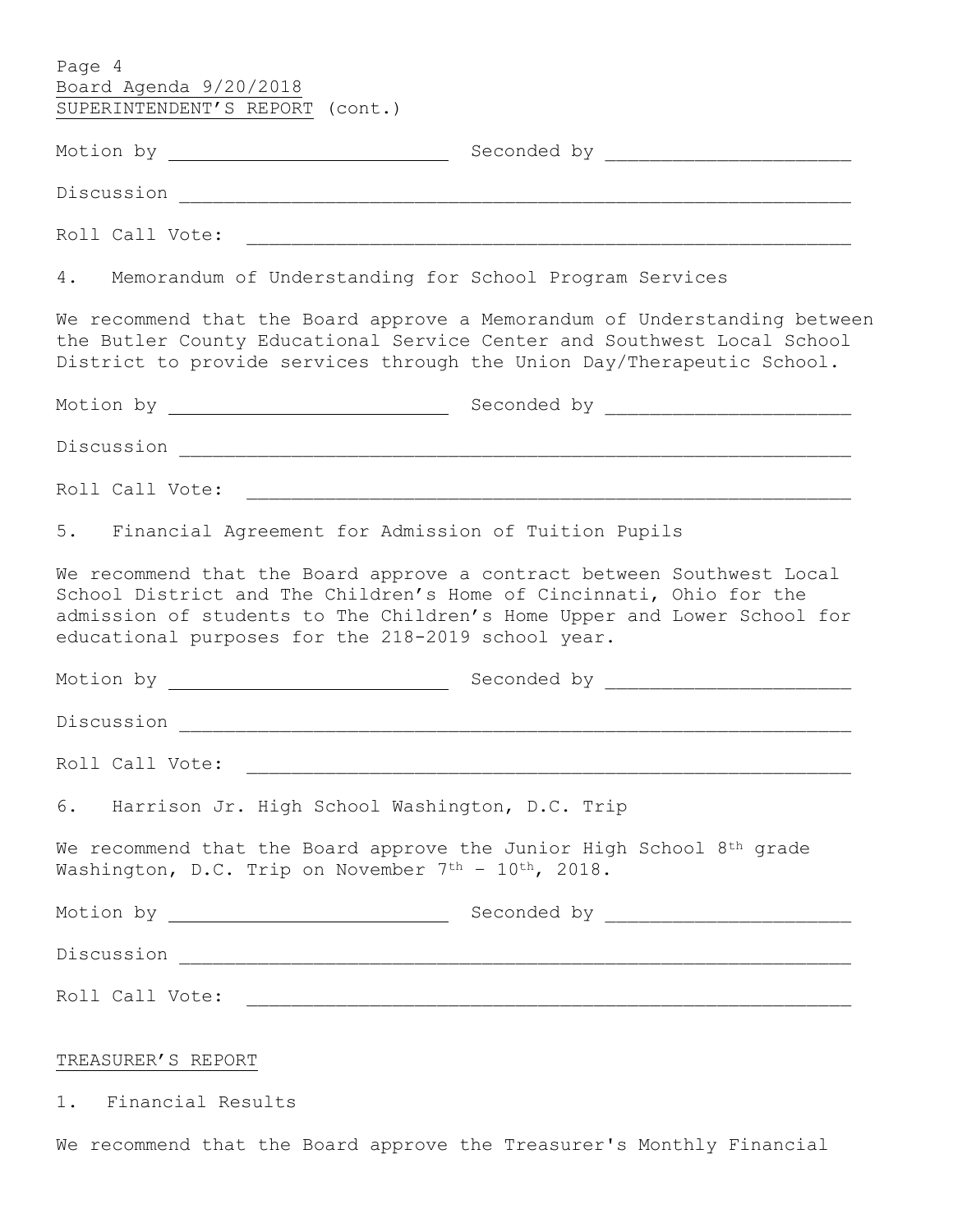Page 5 Board Agenda 9/20/2018 TREASURER'S REPORT (cont.)

Report and Schedule of Investments as follows:

## MONTHLY FINANCIAL REPORT

## GENERAL FUND

| Beginning Balance 8/1/2018          | \$12,870,277.66 |                                       |
|-------------------------------------|-----------------|---------------------------------------|
| Plus: Receipts for August 2018      | 2, 174, 465.46  |                                       |
| Total Cash Available                | 15,044,743.12   |                                       |
| Less: Disbursements for August 2018 | 3,032,893.47    |                                       |
| Ending Balance 8/31/2018            |                 | \$12,011,849.65 \$12,011,849.65       |
| ALL OTHER FUNDS                     |                 |                                       |
| Beginning Balance 8/1/2018          | \$79,778,990.90 |                                       |
| Plus: Receipts for August 2018      | 791, 475.44     |                                       |
| Total Cash Available                | 80, 570, 466.34 |                                       |
| Less: Disbursements for August 2018 | 315,206.05      |                                       |
| Ending Balance 8/31/2018            |                 | \$80, 255, 260. 29 \$80, 255, 260. 29 |
| Total Fund Balances 8/31/2018       |                 | \$92,267,109.94                       |

(General & All Other Funds)

| INVESTMENTS<br>SCHEDULE OF |                | INTEREST | PURCHASE | MATURITY |         |
|----------------------------|----------------|----------|----------|----------|---------|
| TYPE OF INVESTMENT         | AMOUNT         | RATE     | DATE     | DATE     | FUND    |
| Certificate of Deposit     | \$250,000.00   | 0.90%    | 09/09/16 | 09/10/18 | General |
| Certificate of Deposit     | \$250,000.00   | 1.05%    | 09/12/16 | 09/12/18 | General |
| Certificate of Deposit     | \$253,341.67   | 2.00%    | 05/11/17 | 09/14/18 | General |
| Certificate of Deposit     | \$250,000.00   | 1.15%    | 09/16/16 | 09/16/18 | General |
| Commercial Paper           | \$2,479,012.50 |          | 05/02/18 | 09/17/18 | Bond    |
| Certificate of Deposit     | \$250,000.00   | 0.85%    | 09/19/16 | 09/19/18 | General |
| Certificate of Deposit     | \$250,000.00   | 1.00%    | 09/23/16 | 09/24/18 | General |
| Commercial Paper           | \$2,476,566.67 |          | 05/02/18 | 10/01/18 | Bond    |
| Certificate of Deposit     | \$250,000.00   | 1.00%    | 09/09/16 | 10/09/18 | General |
| Commercial Paper           | \$1,977,300.00 |          | 05/03/18 | 10/30/18 | Bond    |
| Commercial Paper           | \$1,976,744.44 |          | 05/03/18 | 11/01/18 | Bond    |
| Federal Agency             | \$3,450,000.00 | 1.05%    | 01/02/18 | 11/07/18 | Bond    |
| Certificate of Deposit     | \$250,000.00   | 1.50%    | 05/09/17 | 11/13/18 | General |
| Commercial Paper           | \$2,470,766.71 |          | 05/03/18 | 11/13/18 | Bond    |
| Certificate of Deposit     | \$250,000.00   | 1.55%    | 11/22/17 | 11/21/18 | General |
| Certificate of Deposit     | \$250,000.00   | 1.30%    | 05/09/17 | 11/23/18 | General |
| Certificate of Deposit     | \$250,000.00   | 1.45%    | 11/24/17 | 11/23/18 | General |
| Certificate of Deposit     | \$250,000.00   | 1.50%    | 06/30/17 | 12/31/18 | General |
| Federal Agency             | \$500,255.69   | 1.25%    | 11/17/17 | 01/16/19 | General |
| Certificate of Deposit     | \$250,013.01   | 1.90%    | 03/08/18 | 03/07/19 | General |
| Federal Agency             | \$500,852.50   | 1.50%    | 11/17/17 | 03/08/19 | General |
| Certificate of Deposit     | \$250,000.00   | 1.55%    | 06/30/17 | 03/29/19 | General |
| Certificate of Deposit     | \$250,000.00   | 2.10%    | 03/14/18 | 04/15/19 | General |
| Certificate of Deposit     | \$250,000.00   | 1.95%    | 04/27/18 | 04/26/19 | General |
| Certificate of Deposit     | \$250,000.00   | 1.60%    | 11/22/17 | 05/22/19 | General |
| Federal Agency             | \$249,336.28   | 1.38%    | 03/27/18 | 05/28/19 | General |
| Federal Agency             | \$4,968,298.08 | 1.13%    | 05/03/18 | 05/31/19 | Bond    |
| Federal Agency             | \$249,982.33   | 1.63%    | 03/27/18 | 06/14/19 | General |
| Certificate of Deposit     | \$250,000.00   | 2.10%    | 03/27/18 | 06/27/19 | General |
| Federal Agency             | \$492,951.46   | 0.88%    | 04/17/18 | 08/02/19 | General |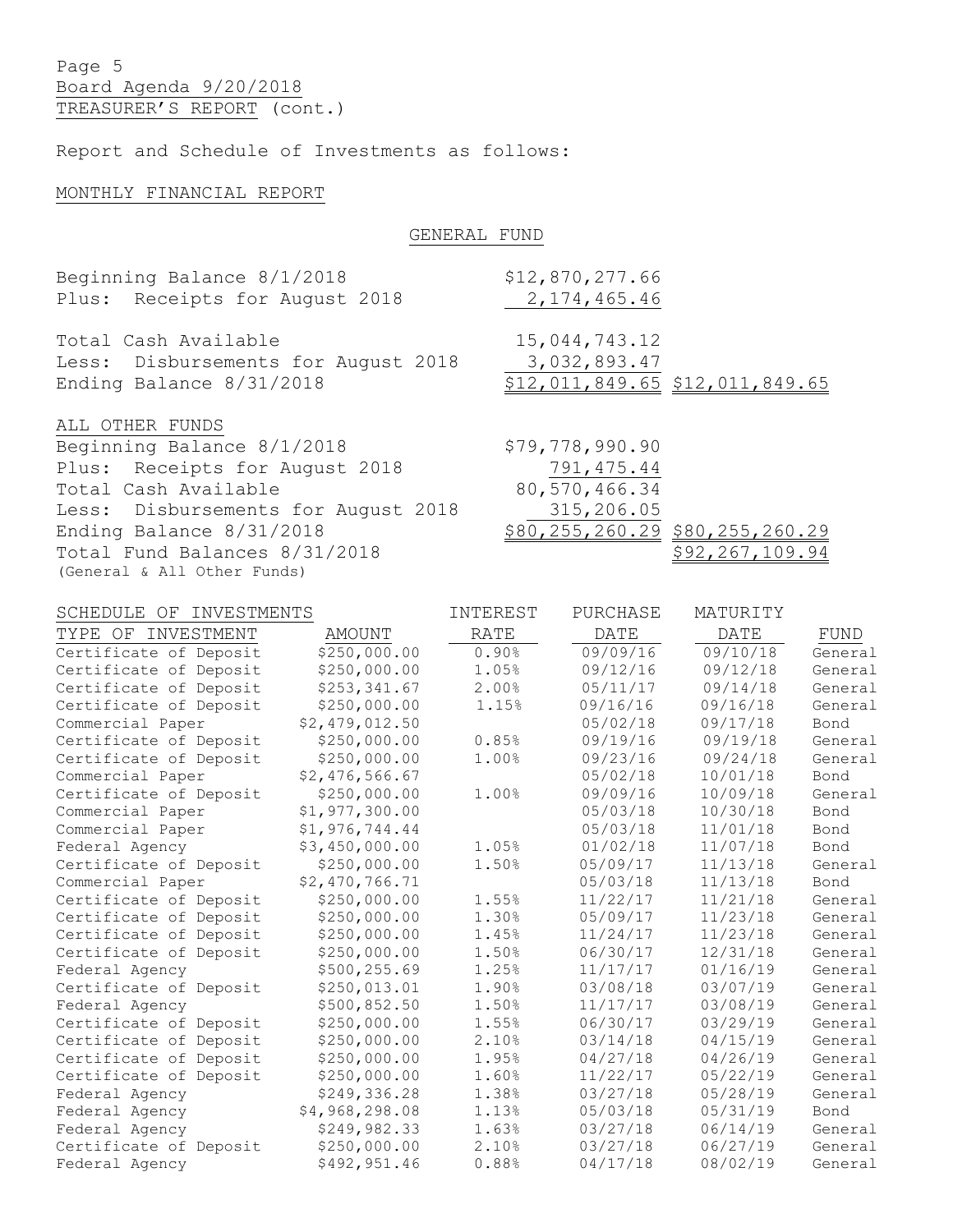Page 6 Board Agenda 9/20/2018 TREASURER'S REPORT (cont.)

| Federal Agency                                                | \$5,016,163.19 | 2.38% | 05/02/18                  | 09/13/19      | Bond       |
|---------------------------------------------------------------|----------------|-------|---------------------------|---------------|------------|
| Certificate of Deposit                                        | \$250,000.00   | 2.20% | 03/29/18                  | 09/29/19      | General    |
| Certificate of Deposit                                        | \$250,000.00   | 2.30% | 03/29/18                  | 09/30/19      | General    |
| Federal Agency                                                | \$497,675.00   | 1.44% | 03/27/18                  | 10/21/19      | General    |
| Federal Agency                                                | \$496,551.67   | 1.50% | 03/27/18                  | 12/19/19      | General    |
| Federal Agency                                                | \$4,015,018.60 | 2.53% | 07/02/18                  | 12/26/19      | Bond       |
| Federal Agency                                                | \$5,000,188.89 | 2.42% | 05/02/18                  | 01/24/20      | Bond       |
| Federal Agency                                                | \$4,019,966.67 | 2.15% | 07/02/18                  | 02/14/20      | Bond       |
| Federal Agency                                                | \$5,000,702.78 | 2.53% | 05/02/18                  | 05/07/20      | Bond       |
| Federal Agency                                                | \$2,482,041.67 | 1.50% | 05/02/18                  | 05/28/20      | Bond       |
| Federal Agency                                                | \$2,108,472.01 | 2.50% | 07/02/18                  | 09/14/20      | Bond       |
| Federal Agency                                                | \$3,040,339.70 | 1.80% | 07/02/18                  | 09/21/20      | Bond       |
| Federal Agency                                                | \$4,977,000.00 | 2.00% | 05/02/18                  | 11/20/20      | Bond       |
| Federal Agency                                                | \$2,732,155.56 | 2.00% | 05/02/18                  | 01/29/21      | Bond       |
| Federal Agency                                                | \$1,989,166.67 | 2.20% | 05/02/18                  | 01/29/21      | Bond       |
| Federal Agency                                                | \$1,680,904.51 | 2.35% | 05/02/18                  | 01/29/21      | Bond       |
| Federal Agency                                                | \$5,002,233.33 | 2.68% | 05/02/18                  | 04/26/21      | Bond       |
| Fifth Third Money Market                                      | \$1,008,606.59 | 1.55% |                           |               | General    |
| Fifth Third Money Market                                      | \$5,191,384.30 | 1.55% |                           |               | Bond       |
| KeyBank Capital Market                                        | \$7,128,684.38 | 1.77% |                           |               | General    |
| Star Ohio                                                     | \$19,181.71    | .01%  |                           |               | General    |
|                                                               |                |       | August 2018               |               | FISCAL YTD |
| Interest received - General Fund                              |                |       | $\overline{5}$ 16, 754.68 | \$44,751.06   |            |
| Interest received - Locally Funded Project Fund \$-173,963.03 |                |       |                           | $$-98,382.08$ |            |
| Interest received - Bond Fund - Local Share                   |                |       | \$256,751.88              | \$256,751.88  |            |
|                                                               |                |       |                           |               |            |
| Interest received - Bond Fund - State Share                   |                |       | 0.00                      |               | 0.00       |
|                                                               |                |       |                           |               |            |
| Motion by                                                     | Seconded by    |       |                           |               |            |
| Discussion                                                    |                |       |                           |               |            |
|                                                               |                |       |                           |               |            |

Roll Call Vote:

2. RESOLUTION NO. 21-2018 Authorizing Issuance of Not To Exceed \$9,700,000 of Renewal Bond Anticipation Notes, After Submission to Electors.

We recommend that the Board adopt the following Resolution No. 21-2018:

## RESOLUTION AUTHORIZING ISSUANCE OF NOT TO EXCEED \$9,700,000 OF RENEWAL BOND ANTICIPATION NOTES, AFTER SUBMISSION TO ELECTORS

WHEREAS, pursuant to a resolution heretofore duly adopted by this board of education, an election was held on November 7, 2017 upon the question of issuing bonds in the sum of \$71,700,000 for the purpose of new construction, improvements, renovations and additions to school facilities and providing equipment, furnishings, and site improvements therefor and of levying a tax outside of the ten-mill limitation to pay the principal of and interest on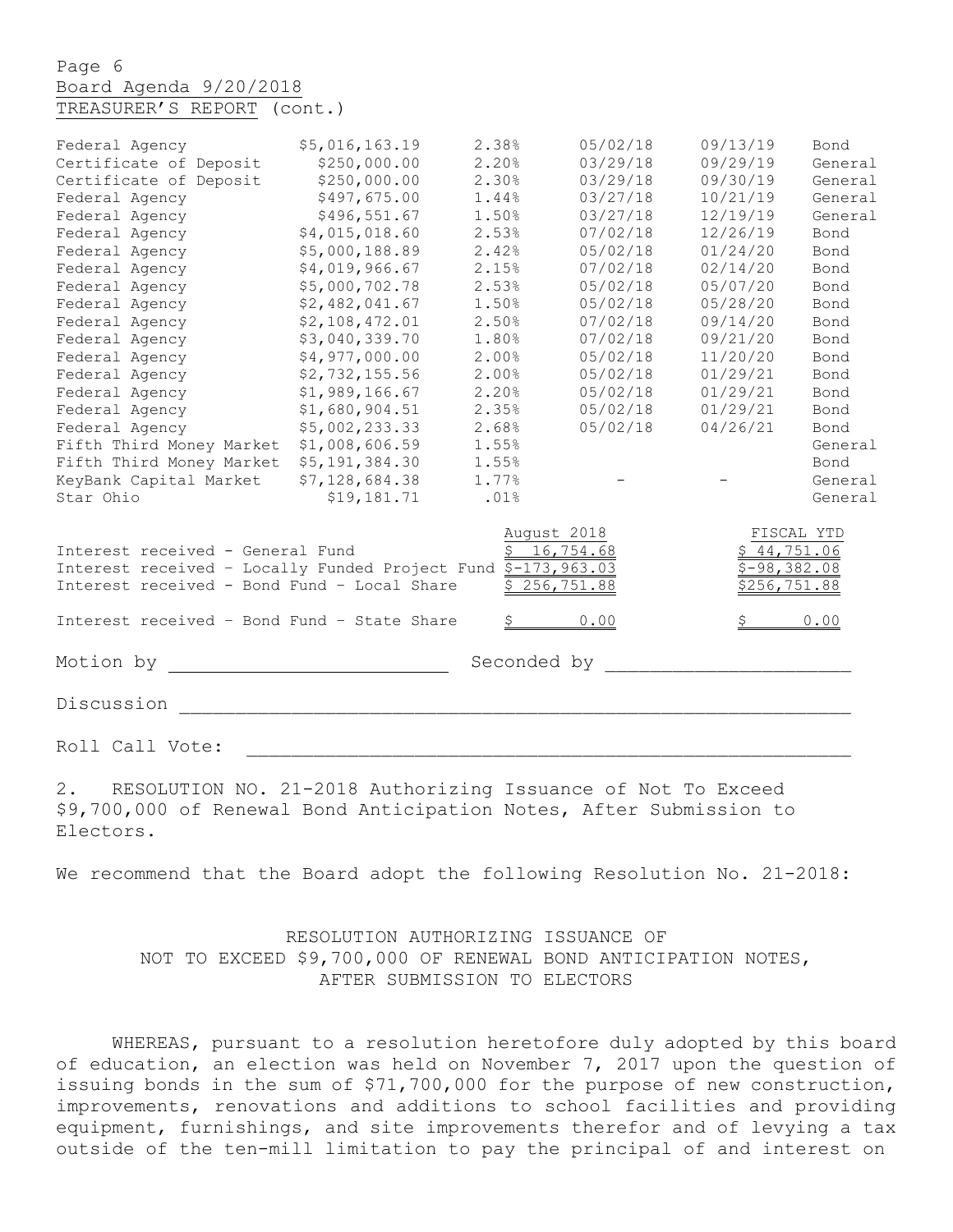Page 7 Board Agenda 9/20/2018 TREASURER'S REPORT (cont.)

such bonds, of which election due notice was given according to law and at which election more than a majority of the electors voting on said proposition voted in favor thereof; and

WHEREAS, notes presently outstanding in the amount of \$9,900,000 are about to mature and should be renewed in a reduced principal amount; and

WHEREAS, the fiscal officer of this school district has heretofore certified to this board of education the estimated life of the permanent improvement hereinafter described as thirty-eight (38) years; and

NOW, THEREFORE, BE IT RESOLVED by the Board of Education of the Southwest Local School District (the "School District"), Counties of Hamilton and Butler, Ohio:

SECTION 1. That it is necessary to issue bonds of this board of education in the principal sum of not to exceed \$9,700,000 for the purpose of refinancing outstanding bond anticipation notes originally issued for the purpose of new construction, improvements, renovations and additions to school facilities and providing equipment, furnishings, and site improvements therefore.

SECTION 2. That bonds of this board of education shall be issued in said principal sum of not to exceed \$9,700,000 for refinancing of the above-described permanent improvement under authority of the general laws of the State of Ohio, particularly the Uniform Public Securities Law of the Ohio Revised Code. Said bonds shall be dated approximately August 1, 2019, shall bear interest not to exceed a rate now estimated at six per centum (6%) per annum, and shall mature in substantially equal semiannual or annual installments over a period not exceeding thirty-seven (37) years after their issuance.

SECTION 3. That notes of this board of education shall be issued in anticipation of the issuance of said bonds in the principal sum of not to exceed \$9,700,000, which does not exceed the amount of the bonds to be issued for the purpose aforesaid, under authority of the general laws of the State of Ohio, particularly the Uniform Public Securities Law of the Ohio Revised Code. Said notes shall be dated the date of issuance, shall bear interest at a rate of interest not to exceed four percent (4%) per annum as determined by the treasurer of this board of education (the "Treasurer") after negotiation (as evidenced by his execution of the notes) and without further action by this board of education, payable at maturity, and shall mature not later than one year after their date of issuance. The notes shall be of such number as may be requested by the purchaser thereof, provided that the notes shall be issued in denominations equal to or greater than \$100,000. The final terms of the Notes shall be set forth in a certificate of award (the "Certificate of Award") which is hereby authorized and which shall be executed by the Treasurer without further legislative action of this Council. The execution of such Certificate of Award by such authorized official shall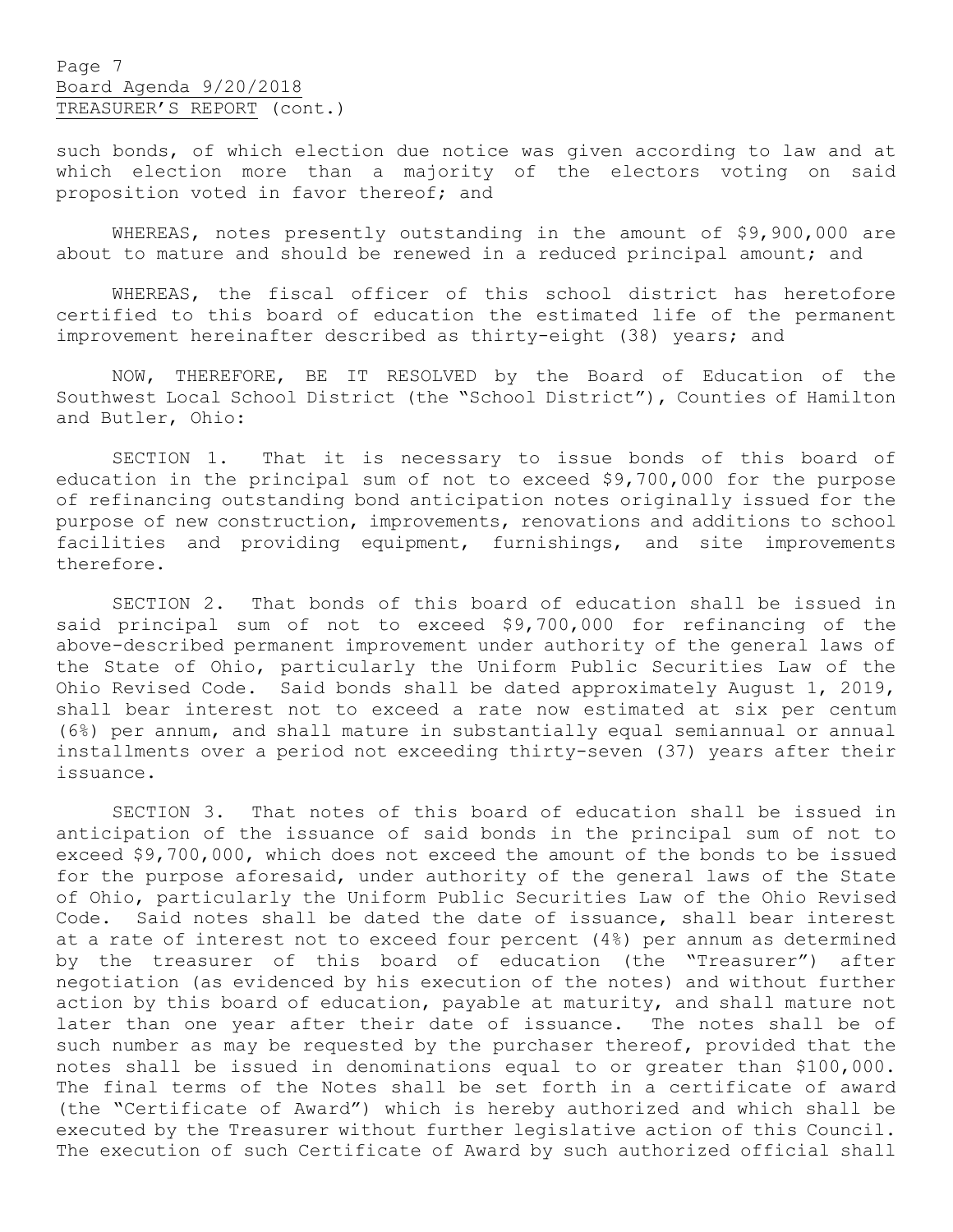evidence acceptance of the final terms of the Notes and that such terms are consistent with this resolution.

The Treasurer is hereby authorized, if he determines that it would be in the best interest of the board of education, to issue the notes on a "book entry only" basis and to execute and deliver a letter of representation to the Depository Trust Company on behalf of the board of education in connection therewith.

SECTION 4. That said notes shall specify on their faces the purpose for which they are issued and that they are issued in pursuance of this resolution and under authority of the general laws of the State of Ohio, particularly the Uniform Public Securities Law of the Ohio Revised Code. They shall be signed by the president of the board of education and Treasurer, shall be designated "School Improvement Unlimited Tax General Obligation Bond Anticipation Notes, 2018 Renewal" with such other distinguishing words or phrases as determined by the Treasurer, and shall be payable at such bank or trust company as designated by the Treasurer.

SECTION 5. That said notes shall be sold at public or private sale by the Treasurer at a price of not less than 97% of the par value thereof. The Treasurer is hereby authorized to execute a contract of purchase with the purchaser, if requested by the purchaser, upon such terms as shall not be inconsistent with this resolution. The proceeds from the sale of said notes, except the premium and accrued interest, shall be used for the purpose aforesaid and for no other purpose and shall be deposited in the Note Retirement Fund; and any premium or accrued interest shall be transferred to the bond retirement fund to be applied to the payment of the principal of and interest on said notes in the manner provided by law.

SECTION 6. That said notes shall be the full general obligations of this board of education, and the full faith, credit and revenue of this board of education are hereby irrevocably pledged for the prompt payment of the principal and interest at maturity. The par or discounted value to be received from the sale of the bonds anticipated by said notes and any excess funds resulting from the issuance of said notes, shall, to the extent necessary, be used only for the retirement of said notes at maturity, together with interest thereon, and are hereby pledged for such purpose.

SECTION 7. That for the purposes of providing the necessary funds to pay the interest on and to retire said notes promptly when and as the same fall due, during the year or years while such notes run, there shall be levied on all taxable property in this school district in addition to all other taxes, a direct tax annually not less than that which would have been levied if bonds had been issued without the prior issue of said notes.

That said tax shall be and is hereby ordered computed, certified, levied and extended upon the tax duplicate and collected by the same officers in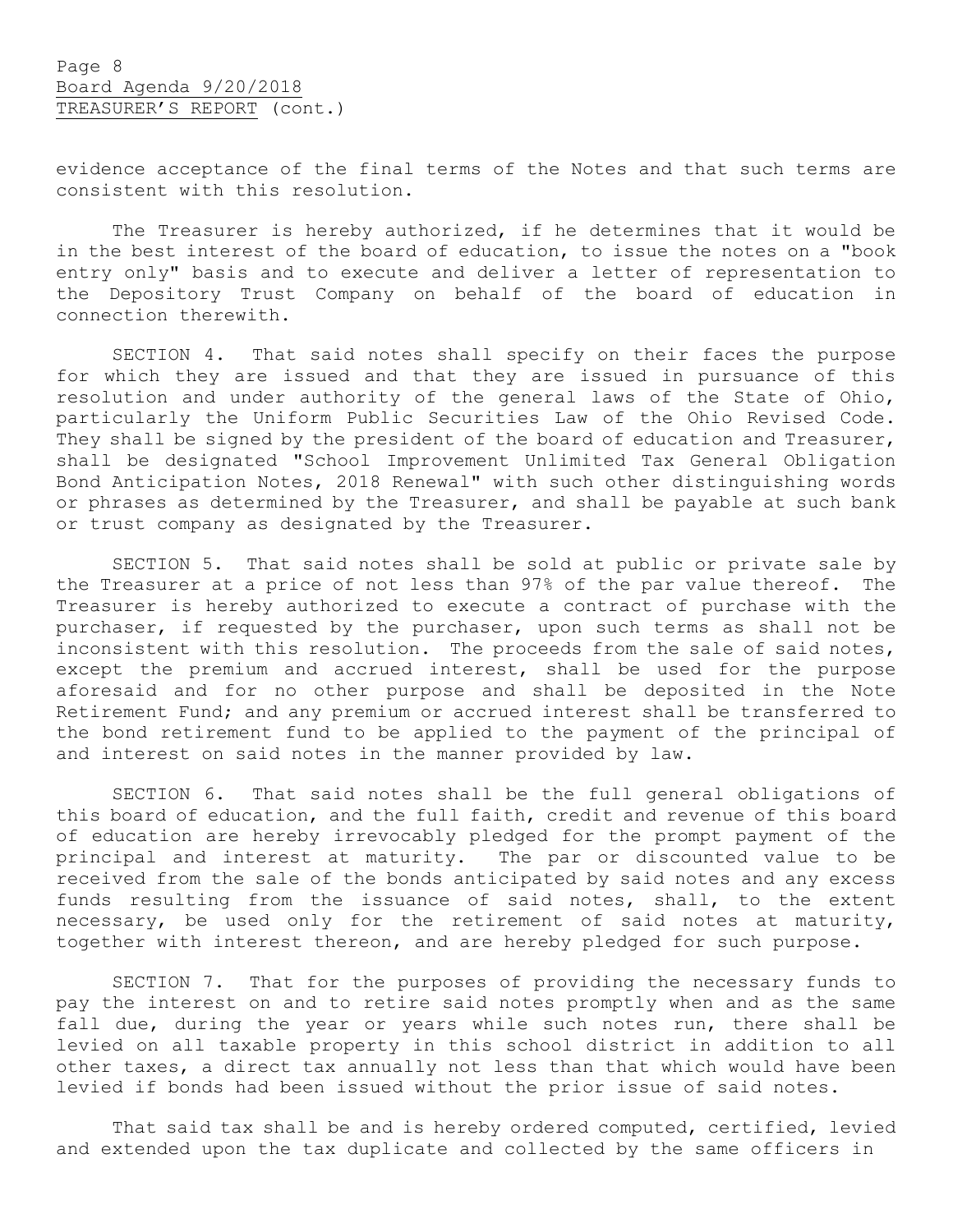the same manner and at the same time that taxes for general purposes for each of said years are certified, extended and collected. Said tax shall be placed before and in preference to all other items and for the full amount thereof. The funds derived from said tax levies hereby required shall be placed in a separate and distinct fund, which shall be irrevocably pledged for the payment of the interest on and principal of said notes, or the bonds in anticipation of which said notes are issued, when and as the same fall due.

SECTION 8. That this board of education, for and on behalf of the Southwest Local School District, hereby covenants that it will restrict the use of the proceeds of the notes hereby authorized in such manner and to such extent, if any, and take such other action as may be necessary, after taking into account reasonable expectations at the time the debt is incurred, so that they will not constitute obligations the interest on which is subject to federal income taxation or "arbitrage bonds" under Sections 103(b)(2) and 148 of the Internal Revenue Code of 1986, as amended (the "Code"), and the regulations prescribed thereunder. The Treasurer, or any other officer having responsibility with respect to the issuance of the notes, is authorized and directed to give an appropriate certificate on behalf of the school district, on the date of delivery of the notes, for inclusion in the transcript of proceedings, setting forth the facts, estimates and circumstances and reasonable expectations pertaining to the use of the proceeds thereof and the provisions of said Sections 103(b)(2) and 148 and regulations thereunder.

These notes are hereby designated "qualified tax-exempt obligations" for the purposes set forth in Section 265(b)(3) of the Code.

SECTION 9. That this board of education hereby authorizes the Treasurer to participate in the Ohio Market Access Program – Note Wrap - offered by the Treasurer of the State of Ohio (the "Program"), provided that (a) participation in the Program is in the best interests of the School District and (b) the Treasurer affirmatively elects to participate in the Program in the Certificate of Award.

SECTION 10. That the Standby Note Purchase Agreement (the "Note Purchase Agreement") required as part of the Program is hereby authorized in the form presented to this board of education with such changes not materially adverse to the School District as may be approved by the authorized signatories of the School District executing the Note Purchase Agreement, as provided in this ordinance. The School District acknowledges the agreement of the Treasurer of State in the Standby Note Purchase Agreement that, in the event the School District is unable to repay the principal amount and accrued and unpaid interest of the Notes at maturity, whether through its own funds or through the issuance of other obligations of the School District, the Treasurer of State agrees (a) to purchase the Notes from the holders or beneficial owners thereof upon their presentation to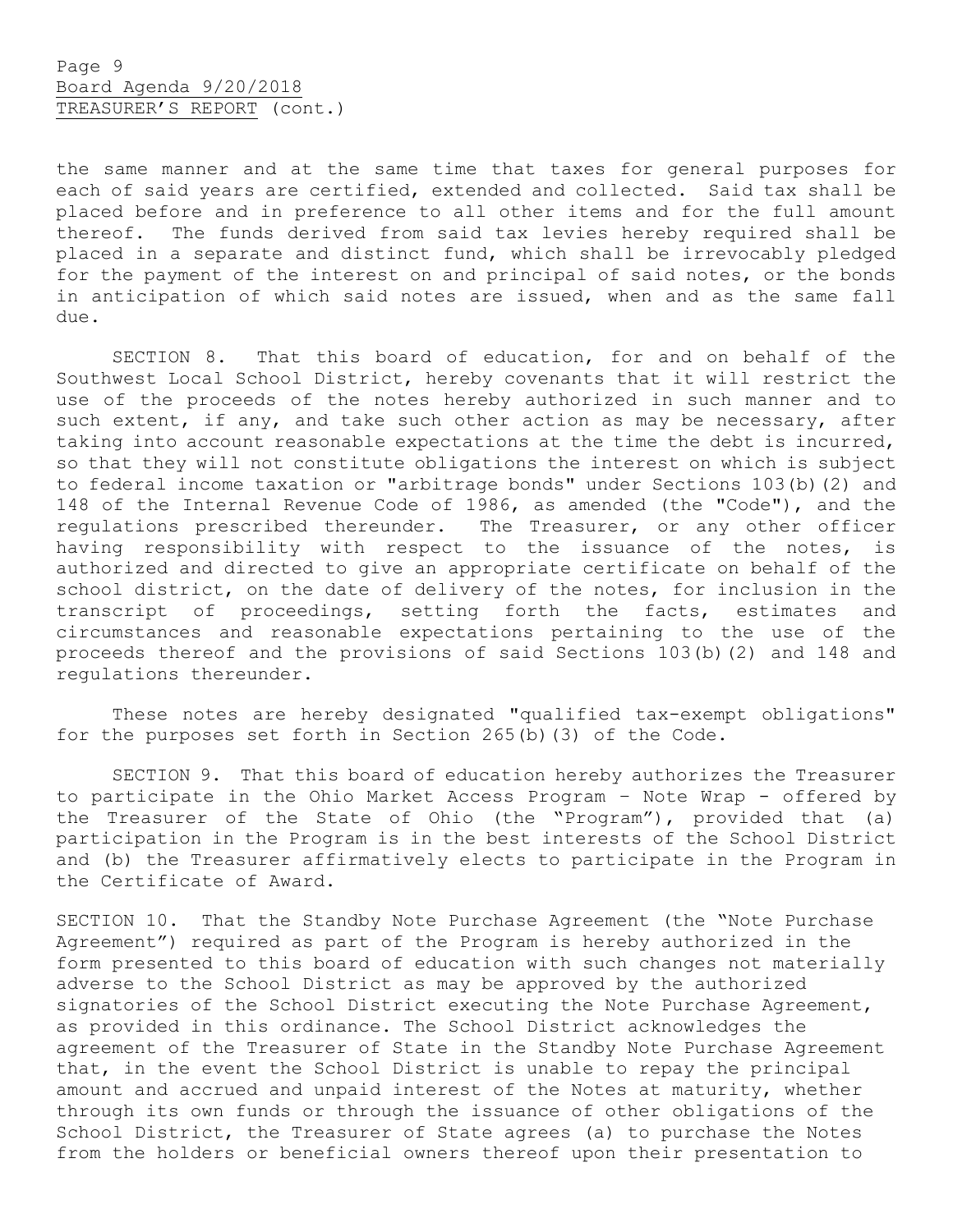Page 10 Board Agenda 9/20/2018 TREASURER'S REPORT (cont.)

the Treasurer of State for such purchase at a price of par plus accrued interest to maturity or (b) to purchase renewal notes of the School District in a principal amount not greater than the principal amount of the Notes plus interest due at maturity, with such renewal notes bearing interest at a rate of the lower of the maximum interest rate provided by law or the 1-year MMD (Municipal Market Data) Index for "AAA"-rated obligations plus 400 basis points (or such other rate methodology in effect as part of the Program), maturing not more than one year after the date of their issuance, and being prepayable at any time with 30 days' notice, provided that in connection with the Treasurer of State's purchase of such renewal notes the School District shall deliver to the Treasurer of State an unqualified opinion of nationally recognized bond counsel that (i) such renewal notes are the legal, valid, and binding general obligations of the School District, and the principal of and interest on such renewal notes, unless paid from other sources, are to be paid from the proceeds of the levy of ad valorem taxes levied within the ten-mill limitation imposed by law on all property subject to ad valorem taxes levied by the School District and (ii) interest on the renewal notes is includible in gross income for federal income tax purposes under Section 103 of the Internal Revenue Code of 1986, as amended to the same extent that interest on the notes is so excluded.

In addition, the School District acknowledges that the Treasurer of State will establish an "After Maturity Interest Rate," as generally provided for as part of the Program and as specifically provided for within the Note Purchase Agreement.

The president of the board of education and the Treasurer, as the officers signing the Notes, are authorized to take all actions that may in

their judgment reasonably be necessary to provide for such Note Purchase Agreement, including but not limited to the inclusion of a notation on the form of the Notes providing notice to the holders or beneficial owners of the existence of such Note Purchase Agreement and providing instructions to such holders or beneficial owners regarding the presentation of the Notes for purchase by the Treasurer of State at stated maturity.

This board of education hereby authorizes further representations, warranties, and/or covenants to be made regarding the School District's participation in the Program by virtue of the Certificate of Award and/or other Program documents, subject to review and approval by legal counsel to the School District.

SECTION 11. That the Treasurer is hereby authorized to apply, if he deems it appropriate, for a rating on the Notes from either Standard & Poor's Corporation or Moody's Investors Service, and to pay the fee for said rating to the extent authorized by law and approved by bond counsel.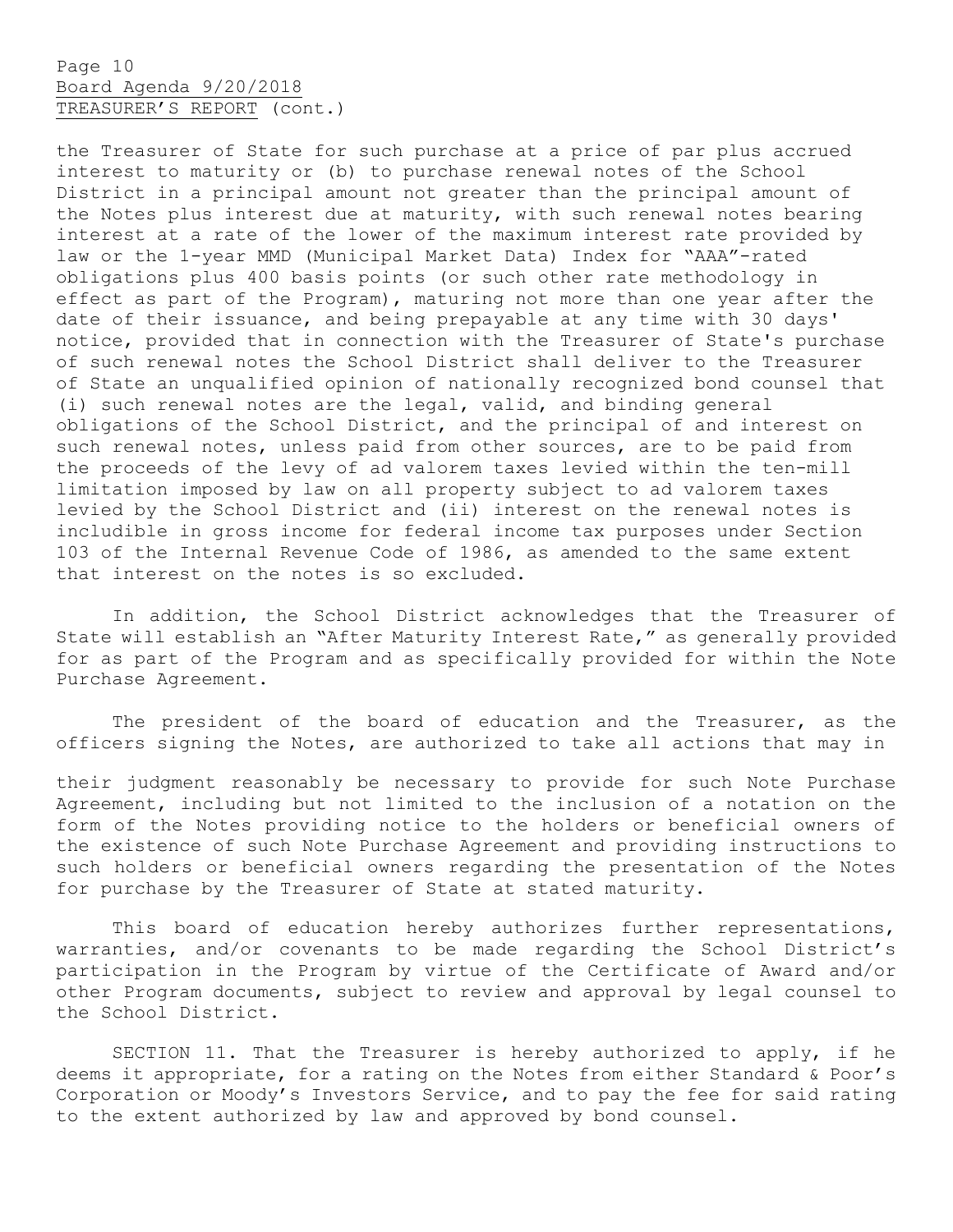SECTION 12. All appropriate officers of the School District are further authorized to make, execute, acknowledge and deliver such closing certificates, financing statements and other instruments or agreements as are, in the opinion of bond counsel, necessary or appropriate, in order to effect the issuance of the Notes and to carry out the purposes of this resolution, including a note purchase agreement between the School District and the purchaser of the Note, if requested by said purchaser.

SECTION 13. That the firm of Dinsmore & Shohl LLP ("Dinsmore") or their successor is hereby engaged as the School District's "bond counsel" and that the Treasurer is hereby authorized and directed to execute and deliver the engagement letter of Dinsmore in the form on file with the School District.

SECTION 14. That, pursuant to Section 133.18(H) of the Ohio Revised Code, this board of education hereby requests that the amount of the voted property tax levy required to pay estimated debt charges on the notes, and on bonds authorized separately, in calendar year 2019, be included in the taxes levied for collection in 2019 by the County Auditors of Hamilton and Butler Counties under Section 319.30 of the Ohio Revised Code at a millage rate not in excess of the millage rate submitted to the electors of the school district.

SECTION 15. That it is hereby determined that all acts, conditions and things necessary to be done precedent to and in the issuance of said notes in order to make the same legal, valid and binding general obligations of this board of education, have been done, have happened and have been performed in regular and due form as required by law, and that the said issue of the notes and the tax for the payment of the principal and interest as the same fall due and are payable do not exceed any limitations in indebtedness or taxation as fixed by law.

SECTION 16. That the treasurer of this board of education be and is hereby directed to forward a certified copy of this resolution to the county auditor, as required by law.

SECTION 17. That it is found and determined that all formal actions of this board of education concerning and relating to the adoption of this resolution were adopted in an open meeting of this board of education, and that all deliberations of this board of education and of any of its committees that resulted in such formal action, were in meetings open to the public, in compliance with the law, including Section 121.22 of the Ohio Revised Code.

| Motion by       | Seconded by |
|-----------------|-------------|
| Discussion      |             |
| Roll Call Vote: |             |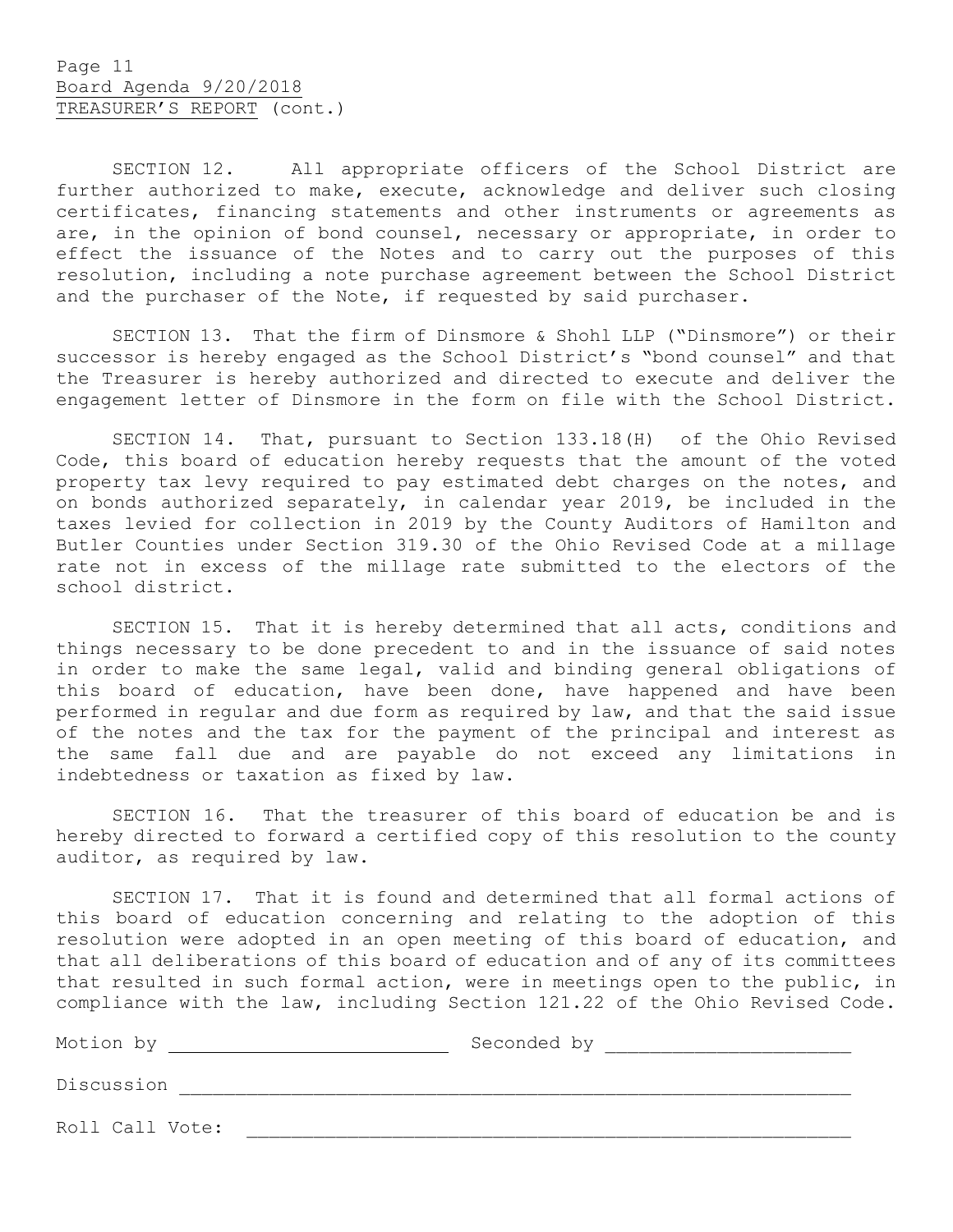Page 12 Board Agenda 9/20/2018 TREASURER'S REPORT (cont.)

# 3. Award Depository Agreement to First Financial Bank

We recommend the board approve the depository agreement with First Financial Bank.

| Motion by       | Seconded by |  |  |
|-----------------|-------------|--|--|
| Discussion      |             |  |  |
| Roll Call Vote: |             |  |  |

GENERAL PUBLIC

## BOARD REPORT

## EXECUTIVE SESSION

| We recommend that the Board enter into executive session pursuant to Ohio |  |
|---------------------------------------------------------------------------|--|
| Revised Code Section $121.22(G)(2)$ , for the purpose of considering the  |  |
| appointment, employment, dismissal, discipline, demotion, compensation of |  |
| an employee or official of the School District.                           |  |
|                                                                           |  |

| Motion by <u>___________________</u>                                        | Seconded by _________________  |  |  |
|-----------------------------------------------------------------------------|--------------------------------|--|--|
| Discussion                                                                  |                                |  |  |
| Roll Call Vote:                                                             |                                |  |  |
| The Board entered into executive session at                                 |                                |  |  |
| REGULAR SESSION                                                             |                                |  |  |
| The regular session was reconvened at The regular session was reconvened at |                                |  |  |
| ADJOURNMENT                                                                 |                                |  |  |
| Motion by                                                                   | that the meeting be adjourned. |  |  |